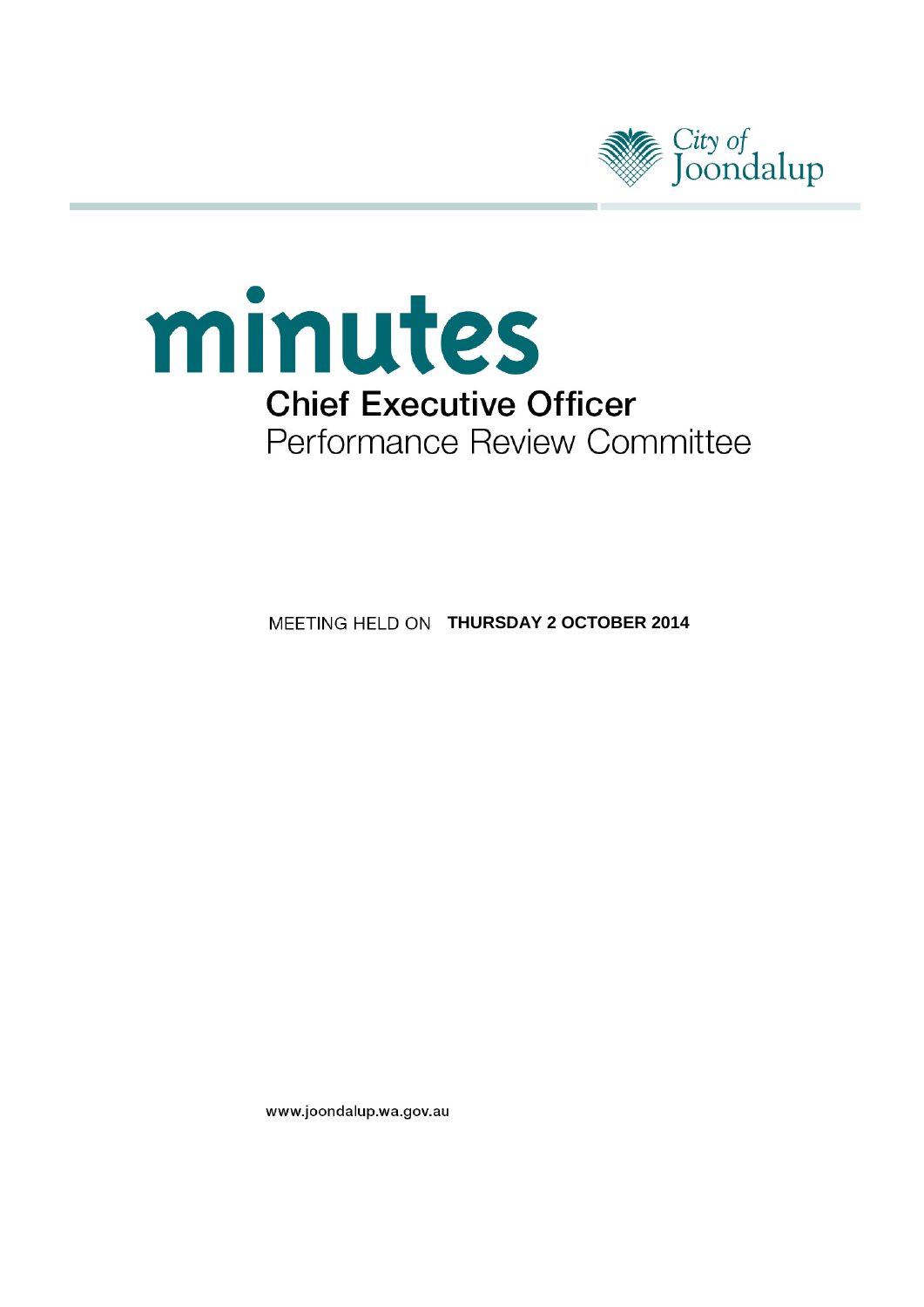# **TABLE OF CONTENTS**

| Item No. | <b>Title</b>                                                                              | Page No. |
|----------|-------------------------------------------------------------------------------------------|----------|
|          | <b>Declaration of Opening</b>                                                             | 3        |
|          | <b>Declarations of Interest</b>                                                           | 3        |
|          | Apologies/Leave of absence                                                                | 4        |
|          | <b>Confirmation of Minutes</b>                                                            | 4        |
|          | Announcements by the Presiding Member without discussion                                  | 4        |
|          | Identification of matters for which the meeting may be closed to<br>the public            | 5        |
|          | <b>Petitions and deputations</b>                                                          | 5        |
|          | <b>Reports</b>                                                                            | 6        |
| 1        | Confidential - Chief Executive Officer Annual Performance Review<br>Interview $-$ [74574] | 6        |
|          | <b>Urgent Business</b>                                                                    | 8        |
|          | Motions of which previous notice has been given                                           | 8        |
|          | <b>Requests for Reports for future consideration</b>                                      | 8        |
|          | <b>Closure</b>                                                                            | 8        |
|          |                                                                                           |          |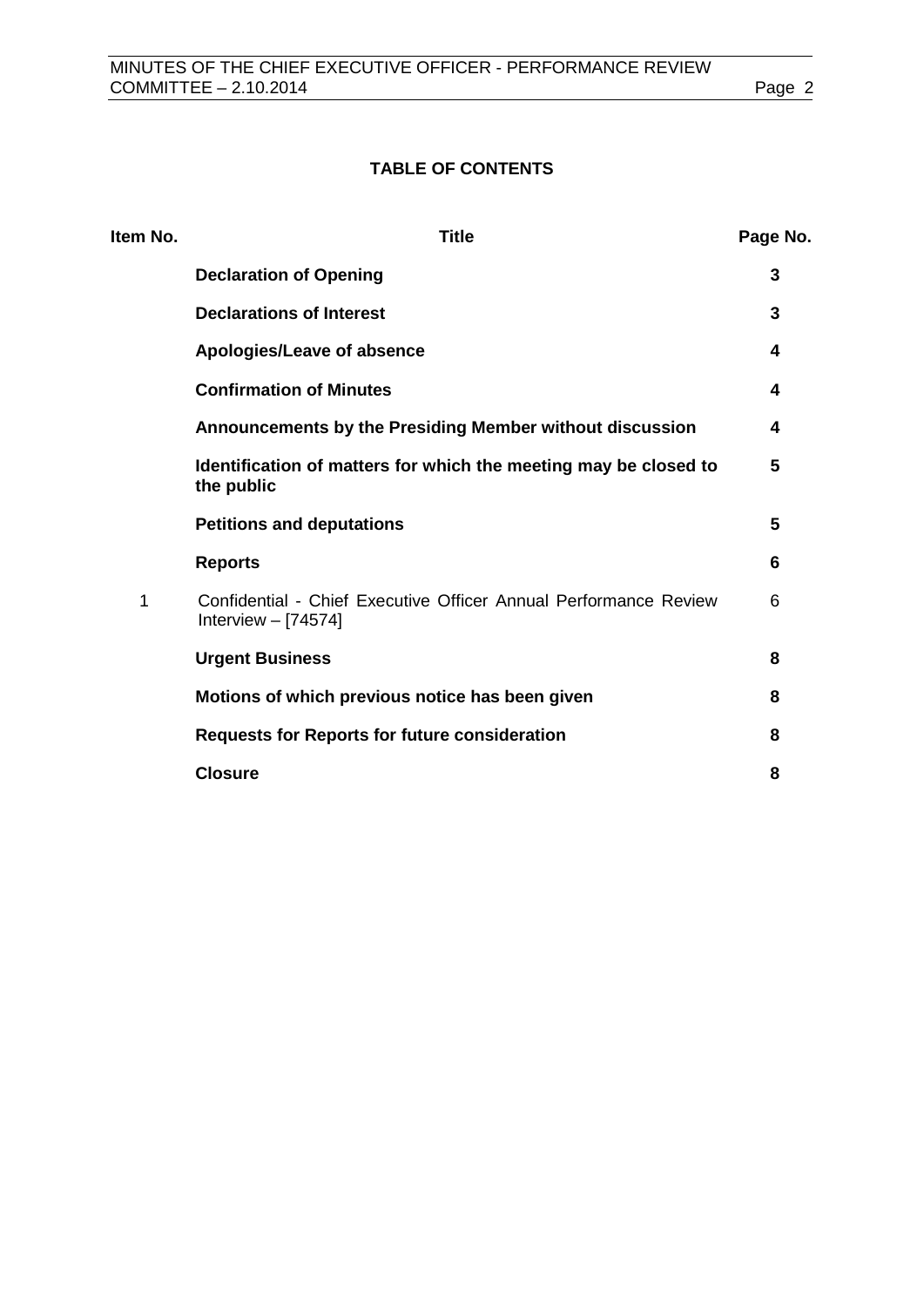# **CITY OF JOONDALUP**

### **MINUTES OF THE CHIEF EXECUTIVE OFFICER – PERFORMANCE REVIEW** MEETING HELD IN CONFERENCE ROOM 2, JOONDALUP **CIVIC CENTRE, BOAS AVENUE, JOONDALUP ON THURSDAY 2 OCTOBER 2014.**

# **ATTENDANCE**

### **Committee Members**

| Cr Russ Fishwick, JP<br>Mayor Troy Pickard<br>Cr Geoff Amphlett, JP<br><b>Cr Brian Corr</b> | <b>Presiding Member</b>                                    |                          |
|---------------------------------------------------------------------------------------------|------------------------------------------------------------|--------------------------|
| Cr Kerry Hollywood<br>Cr Mike Norman<br>Cr Sam Thomas                                       | Deputising for Cr McLean<br><b>Deputy Presiding Member</b> |                          |
| <b>Officers</b>                                                                             |                                                            |                          |
| $MrQarnL$ Hunt                                                                              | Chief Evecutive Officer                                    | from 6 Orom until 6 Adom |

| Mr Garry Hunt    | <b>Chief Executive Officer</b>     | from 6.08pm until 6.44pm        |
|------------------|------------------------------------|---------------------------------|
| Mr Mike Tidy     | <b>Director Corporate Services</b> | absent from 6.09pm until 6.45pm |
| Mr Brad Sillence | Manager Governance                 | absent from 6.06pm until 6.45pm |

### **Guests**

Mr John Phillips John Phillips Consulting

### <span id="page-2-0"></span>**DECLARATION OF OPENING**

The Presiding Member declared the meeting open at 6.05pm.

### <span id="page-2-1"></span>**DECLARATIONS OF INTEREST**

### **Disclosures of Financial / Proximity Interest**

A declaration under this section requires that the nature of the interest must be disclosed. Consequently a member who has made a declaration must not preside, participate in, or be present during any discussion or decision-making procedure relating to the matter the subject of the declaration. An employee is required to disclose their financial interest and if required to do so by the Council must disclose the extent of the interest. Employees are required to disclose their financial interests where they are required to present verbal or written reports to the Council. Employees are able to continue to provide advice to the Council in the decision making process if they have disclosed their interest.

| <b>Name/Position</b>      | Mr Garry Hunt - Chief Executive Officer.               |  |
|---------------------------|--------------------------------------------------------|--|
| <b>Item No./Subject</b>   | Item 1 - Confidential - Chief Executive Officer Annual |  |
|                           | Performance Review Interview.                          |  |
| <b>Nature of interest</b> | Financial.                                             |  |
| <b>Extent of Interest</b> | Mr Hunt holds the position of Chief Executive Officer. |  |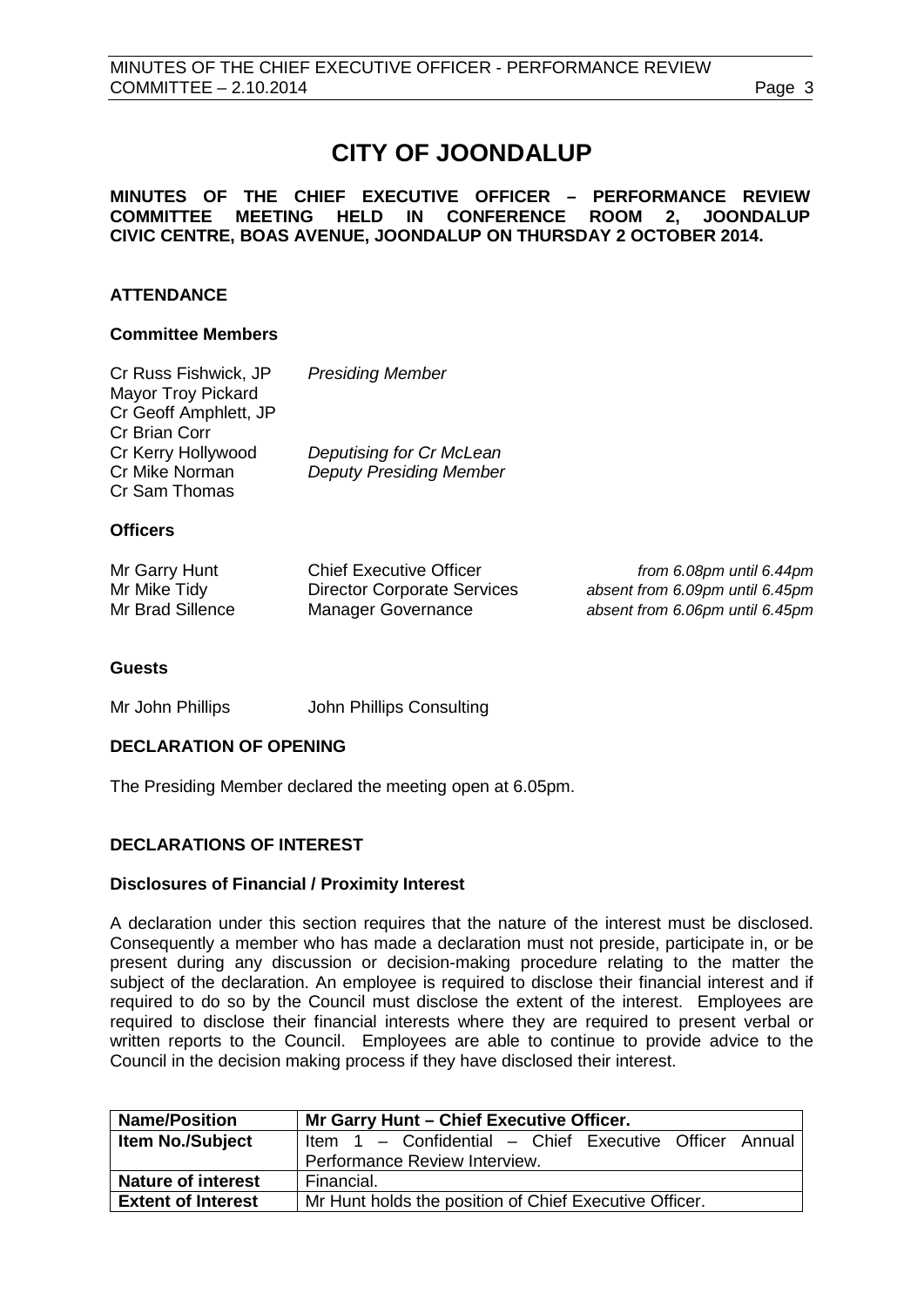### **Disclosures of interest affecting impartiality**

Elected Members (in accordance with Regulation 11 of the *Local Government [Rules of Conduct] Regulations 2007)* and employees (in accordance with the Code of Conduct) are required to declare any interest that may affect their impartiality in considering a matter. This declaration does not restrict any right to participate in or be present during the decision-making process. The Elected Member/employee is also encouraged to disclose the nature of the interest.

| <b>Name/Position</b>      | Mr Mike Tidy - Director Corporate Services.                     |  |
|---------------------------|-----------------------------------------------------------------|--|
| <b>Item No./Subject</b>   | Item 1 - Confidential - Chief Executive Officer Annual          |  |
|                           | Performance Review Interview.                                   |  |
| <b>Nature of interest</b> | Interest that may affect impartiality.                          |  |
| <b>Extent of Interest</b> | Due to the nature of his employment relationship with the Chief |  |
|                           | <b>Executive Officer.</b>                                       |  |

### <span id="page-3-0"></span>**APOLOGIES/LEAVE OF ABSENCE**

### **Leave of Absence previously approved**

| Cr Tom McLean, JP                  | 17 September to 10 October 2014 inclusive;   |
|------------------------------------|----------------------------------------------|
| Cr John Chester                    | 1 October to 7 October 2014 inclusive;       |
| <b>Cr Liam Gobbert</b>             | 4 October to 11 October 2014 inclusive;      |
| Cr Teresa Ritchie, JP              | 6 November to 14 November 2014 inclusive;    |
| <b>Cr Christine Hamilton-Prime</b> | 5 November to 20 November 2014 inclusive;    |
| <b>Cr Christine Hamilton-Prime</b> | 6 December 2014 to 5 January 2015 inclusive. |

### <span id="page-3-1"></span>**CONFIRMATION OF MINUTES**

MINUTES OF THE CHIEF EXECUTIVE OFFICER – PERFORMANCE REVIEW COMMITTEE HELD 30 SEPTEMBER 2014

**MOVED Cr Norman, SECONDED Cr Hollywood that the minutes of the meeting of the Chief Executive Officer – Performance Review Committee held on 30 September 2014 be confirmed as a true and correct record.**

## **The Motion was Put and CARRIED (7/0)**

**In favour of the Motion:** Cr Fishwick, Mayor Pickard, Crs Amphlett, Corr, Hollywood, Norman and Thomas.

## <span id="page-3-2"></span>**ANNOUNCEMENTS BY THE PRESIDING MEMBER WITHOUT DISCUSSION**

<span id="page-3-3"></span>Nil.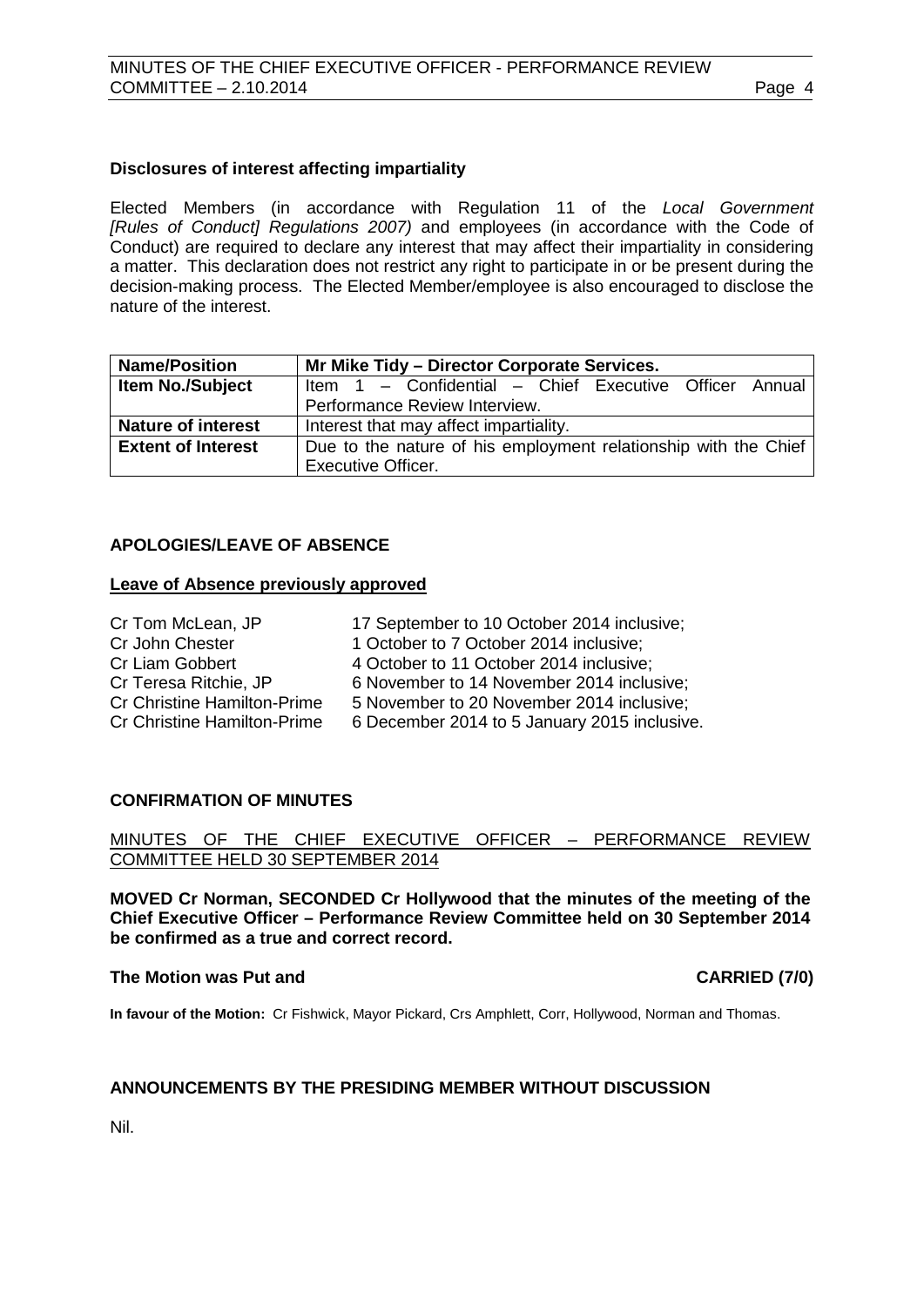## **IDENTIFICATION OF MATTERS FOR WHICH THE MEETING MAY BE CLOSED TO THE PUBLIC**

In accordance with Clause 5.2 of the City's *Meeting Procedures Local Law 2013*, this meeting was not open to the public.

# <span id="page-4-0"></span>**PETITIONS AND DEPUTATIONS**

Nil.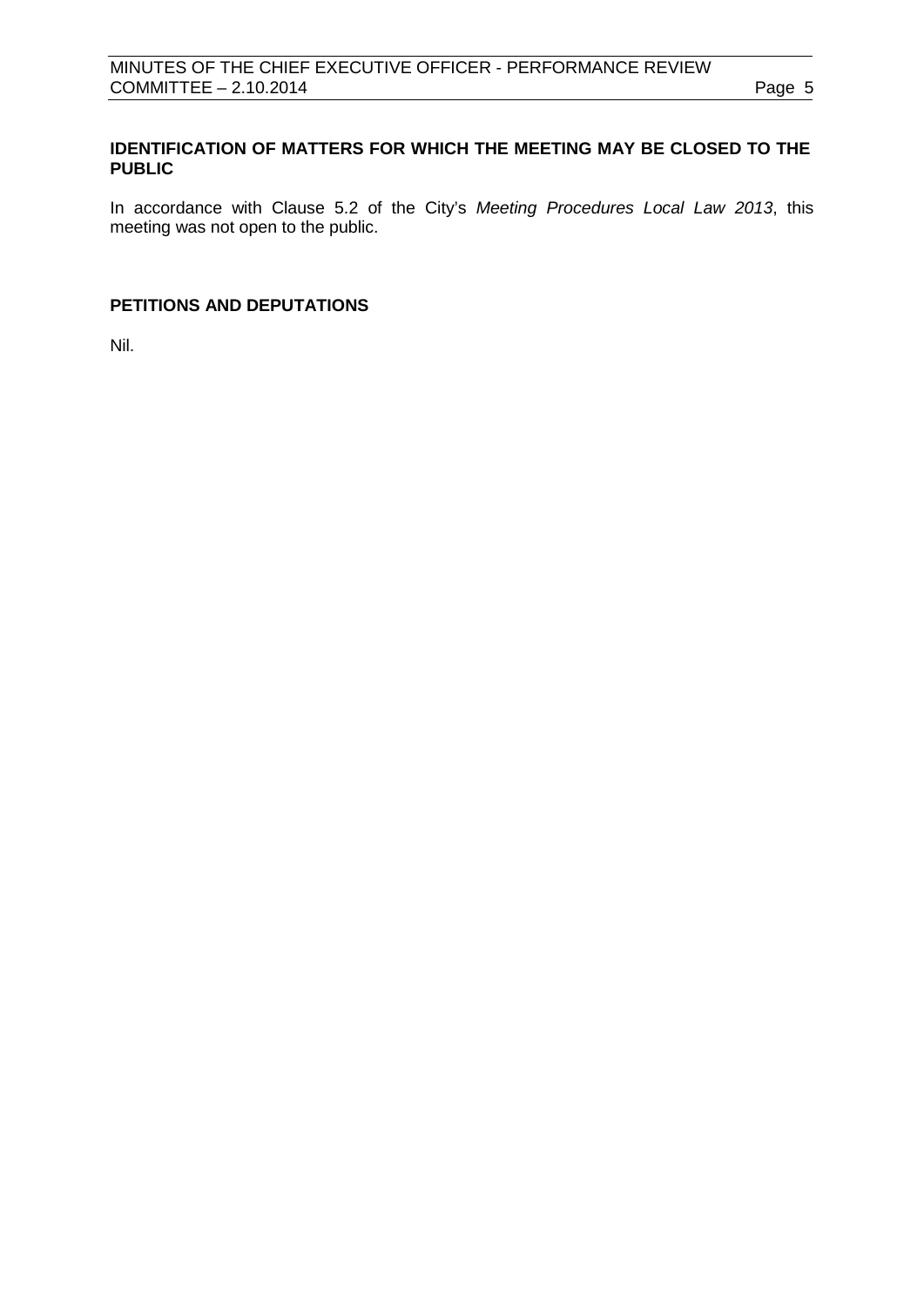## <span id="page-5-0"></span>**REPORTS**

### **Disclosure of Financial Interest**

| <b>Name/Position</b>      | Mr Garry Hunt - Chief Executive Officer.                           |
|---------------------------|--------------------------------------------------------------------|
| <b>Item No./Subject</b>   | Item 1 - Confidential - Chief Executive Officer Annual Performance |
|                           | Review Interview.                                                  |
| <b>Nature of interest</b> | Financial.                                                         |
| <b>Extent of Interest</b> | Mr Hunt holds the position of Chief Executive Officer.             |

**Disclosure of interest that may affect impartiality**

| <b>Name/Position</b>      | Mr Mike Tidy - Director Corporate Services.                        |  |
|---------------------------|--------------------------------------------------------------------|--|
| <b>Item No./Subject</b>   | Item 1 - Confidential - Chief Executive Officer Annual Performance |  |
|                           | Review Interview.                                                  |  |
| <b>Nature of interest</b> | Interest that may affect impartiality.                             |  |
| <b>Extent of Interest</b> | Due to the nature of his employment relationship with the Chief    |  |
|                           | <b>Executive Officer.</b>                                          |  |

# <span id="page-5-1"></span>**ITEM 1 CONFIDENTIAL - CHIEF EXECUTIVE OFFICER ANNUAL PERFORMANCE REVIEW INTERVIEW**

All

**WARD**

| <b>RESPONSIBLE</b><br><b>DIRECTOR</b> | All<br>Mr Mike Tidy<br><b>Corporate Services</b>                                                                                                                                                 |
|---------------------------------------|--------------------------------------------------------------------------------------------------------------------------------------------------------------------------------------------------|
| <b>FILE NUMBER</b>                    | 74574                                                                                                                                                                                            |
| <b>ATTACHMENTS</b>                    | Nil.                                                                                                                                                                                             |
| <b>AUTHORITY / DISCRETION</b>         | Executive - The substantial direction setting and oversight<br>role of Council, such as adopting plans and reports,<br>accepting tenders, directing operations, setting and<br>amending budgets. |

This report is confidential in accordance with Section 5.23(2)(a) of the *Local Government Act 1995*, which permits the meeting to be closed to the public for business relating to the following:

*a matter affecting an employee.*

A full report was provided to Elected Members under separate cover. The report is not for publication.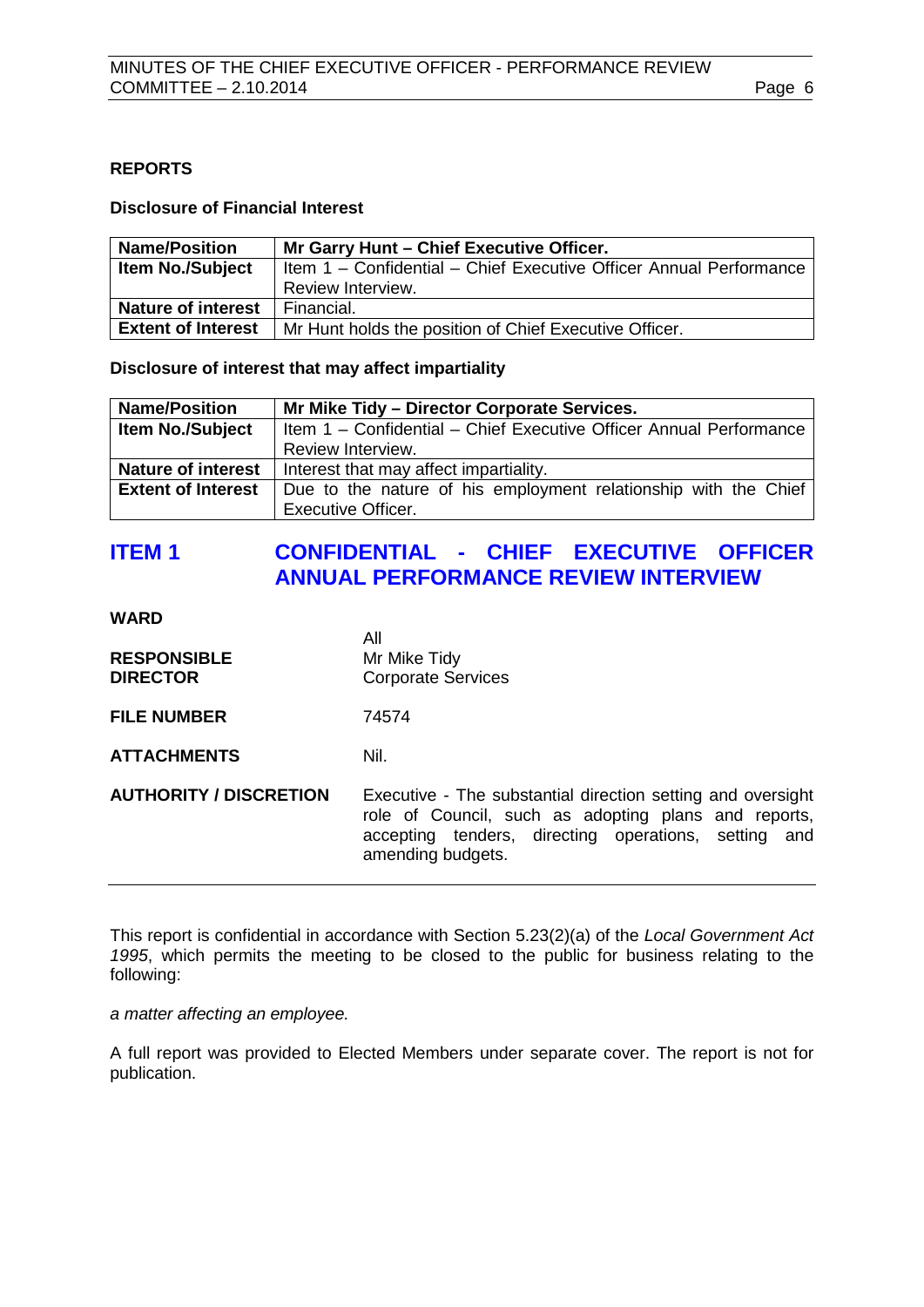*The Manager Governance left the meeting at 6.06pm.*

*The Chief Executive Officer entered the meeting at 6.08pm.*

*The Director Corporate Services left the meeting at 6.09pm.*

*The Chief Executive Officer left the meeting at 6.44pm.*

*The Director Corporate Services and the Manager Governance entered the meeting at 6.45pm.* 

**MOVED Mayor Pickard , SECONDED Cr Amphlett that the Chief Executive Officer – Performance Review Committee REQUESTS the Director of Corporate Services, in conjunction with John Phillips of John Phillips Consulting to prepare a report on the:**

- **1 Draft Concluded Annual Performance Review Report of the Chief Executive Officer;**
- **2 Draft Key Result Areas and Key Performance Indicators for the Chief Executive Officer for 2014-15,**

**for consideration by the Chief Executive Officer Performance Review Committee at its meeting to be held on Wednesday 8 October 2014.**

### **The Motion was Put and CARRIED (7/0)**

**In favour of the Motion:** Cr Fishwick, Mayor Pickard, Crs Amphlett, Corr, Hollywood, Norman and Thomas.